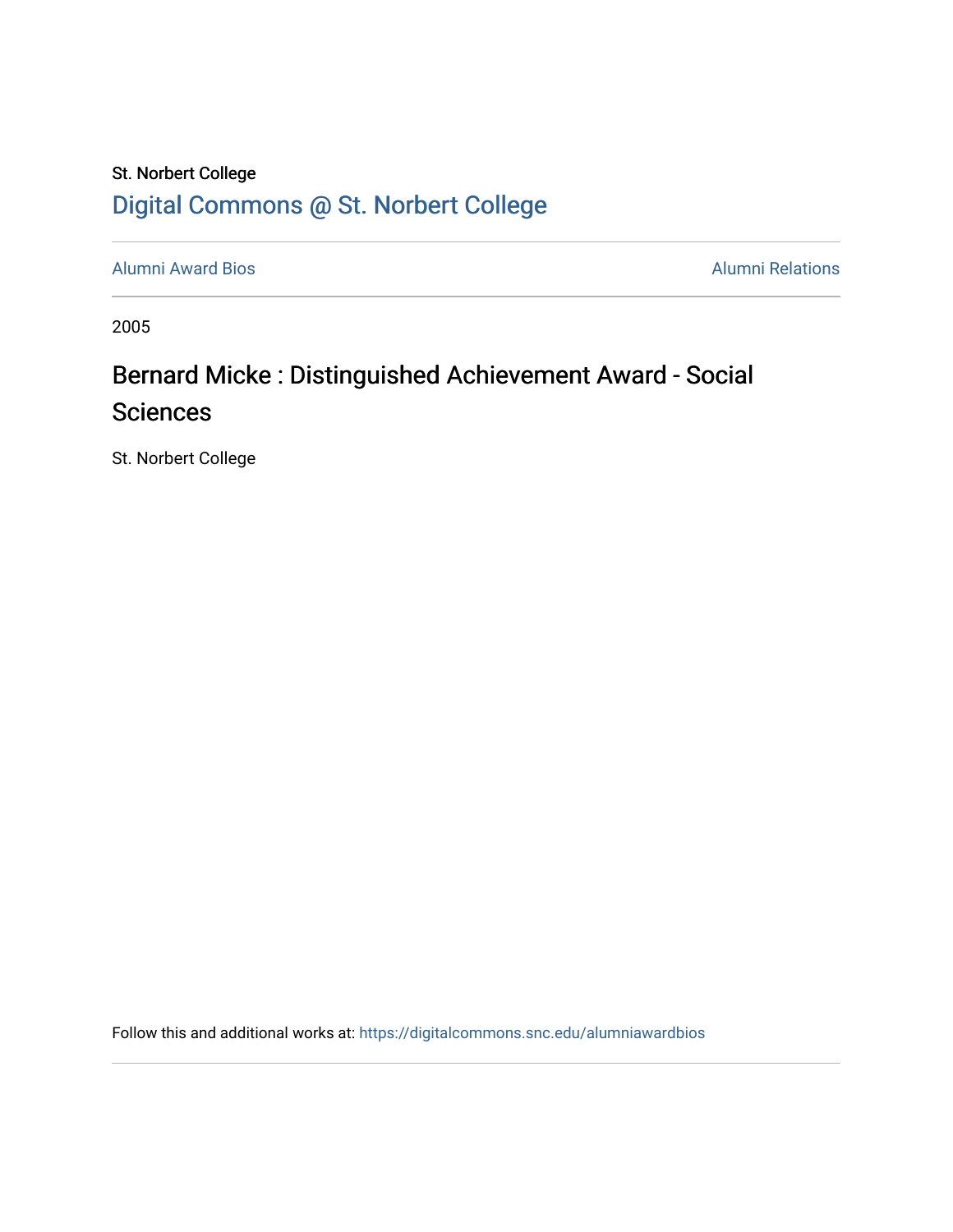

 $\geq$  [Alumni](https://www.snc.edu/alumni/)  $\geq$  [Alumni Awards](https://www.snc.edu/alumni/awards/)  $\geq$  2005 Distinguished Achievement Award - Social Sciences A

#### [Alumni](https://www.snc.edu/alumni/index.html)

[Events & Reunions](https://www.snc.edu/alumni/event/index.html) [Behind the Arch](https://www.snc.edu/alumni/event/behindthearch/) [Benefits and Services](https://www.snc.edu/alumni/benefits.html) [Get Involved](https://www.snc.edu/alumni/getinvolved.html) [Give to SNC](http://giving.snc.edu/) [Alumni Awards](https://www.snc.edu/alumni/awards/index.html) [Past Recipients](https://www.snc.edu/alumni/awards/recipients.html) [Knight Lights](https://www.snc.edu/alumni/knightlights/index.html) [Alumni-Owned](https://www.snc.edu/alumni/directory/index.html) [Businesses Network](https://www.snc.edu/alumni/directory/index.html) [Alumni Board](https://www.snc.edu/alumni/alumniboard.html) [Student Alumni](https://www.snc.edu/alumni/saa.html) [Ambassadors](https://www.snc.edu/alumni/saa.html) [Staff](https://www.snc.edu/alumni/contactus.html)

# 2005 Distinguished Achievement Award - Social Sciences Bernard Micke, M.D. '66

Many people have heard of Physicians for Social Responsibility. Bernard Micke is a physician who has devoted much of his life as a vocal citizen advocate for social justice and peace.

Following graduation, Bernard spent a year in Vietnam in the Medical Service Corps where he helped doctors care for those wounded in combat and for civilian wounded. Inspired and moved by this experience, he entered the Medical College of Wisconsin in 1974, earned his M.D. degree and became a Family Practice Physician in Madison where he continues as a very active physician. As significant as his experience in Vietnam was, Bernard also credits his tenure at St. Norbert College, particularly his contact with his teachers and their examples, for leading him to a career in a service area.

His involvement with Physicians for Social Responsibility has included a special interest in promoting gun control in an effort to reduce the prolific number of deaths and injuries from firearms in this country. He is a founding member of the CHILD SAFE Foundation that, through a partnership with the State Medical Society of Wisconsin and Blue Cross Blue Shield United of Wisconsin, has a goal of preventing accidents and suicides through safety and firearm education, and by reducing ready, easy access to firearms. Public Service announcements; distribution of trigger locks; development of gun safety checklists for use by doctors, hunter safety groups, and law enforcement agencies; and peer mediation in schools are all parts of this effort.

For the past eight years, Bernard has worked to open relations with Cuba and its people who have suffered the effects of the U.S. embargo. A group he helped form, The Wisconsin Project, has provided over a million dollars of donated medicine and equipment to Pediatric Hospital in Camaguey, Cuba, to help care for sick children. As satisfying as this work has been, it has also "focused [his] attention on the inequities and injustices in the world, all too often as a result of the deliberate policies of our government." Bernard intends to continue to work on the aid program for this children's hospital in Cuba.

Bernard especially acknowledged his mother and Father Cornell – his "most influential teacher and mentor" – for inspiring his political and social views. Of St. Norbert College, he said, "I had the experience of this college to help me grow." No doubt, too, that "the great gift of parents who valued education" helped him get the most out of his St. Norbert education.